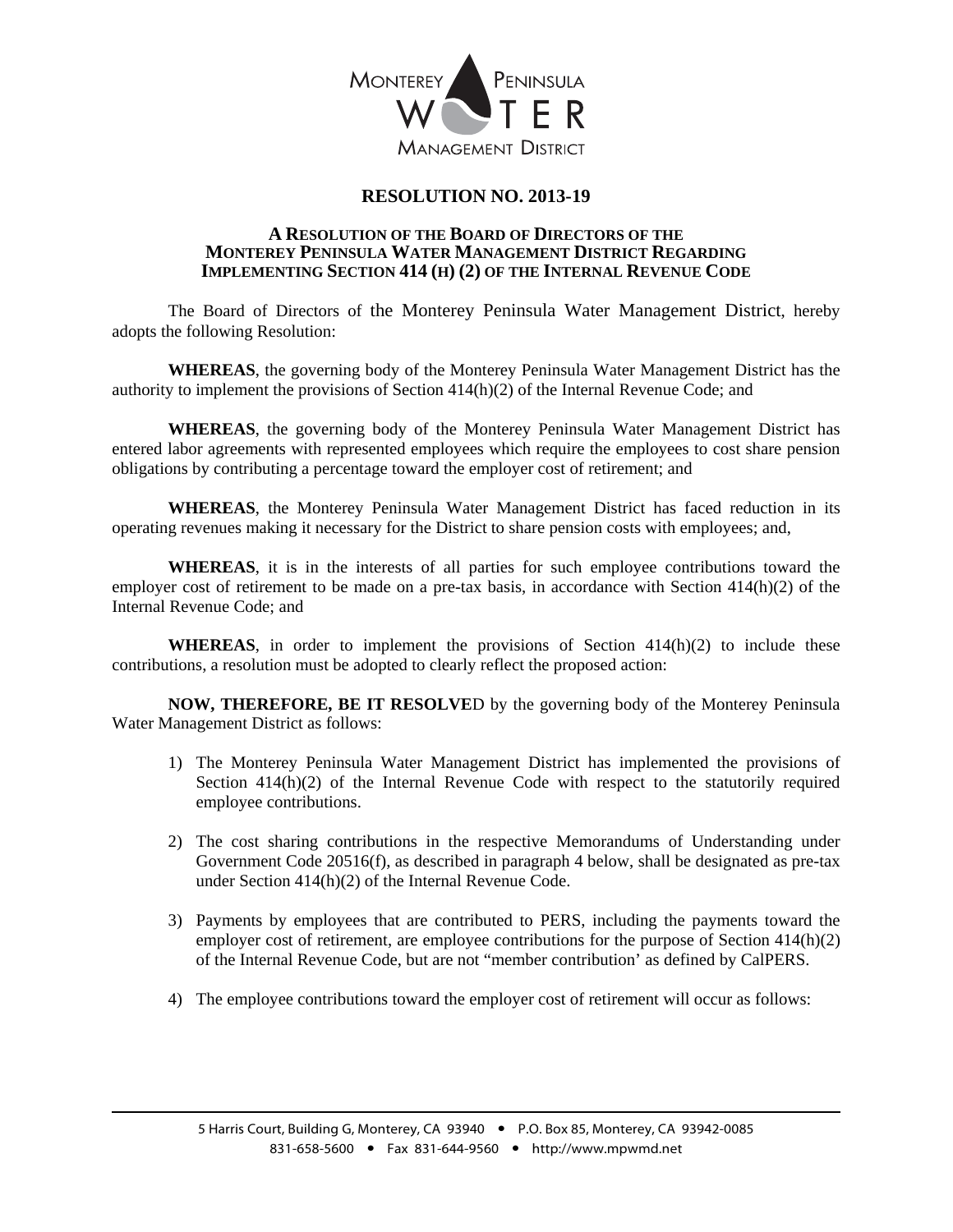General Staff Bargaining Unit and Management Staff Bargaining Unit:

Effective October 1, 2013, each unit member will pay one percent  $(1\%)$  toward the employer cost of retirement.

Effective July 1, 2014, each unit member will pay two percent  $(2\%)$  toward the employer cost of retirement.

Effective July 1, 2015, each unit member will pay three percent  $(3\%)$  toward the employer cost of retirement.

- 5) The contributions defined above are mandatory and the employees do not have a cash, or deferred election right (or option) with respect to these designated employee contributions. Employees may not receive the contributed amounts directly instead of having them paid by the Monterey Peninsula Water Management District to the Califomia Public Employees' Retirement System.
- The Monterey Peninsula Water Management District shall pay to the California Public 6) Employees' Retirement System the contributions designated above from the same source as used in paying salary.

On motion of Director Potter, and second by Director Byrne, the foregoing resolution is duly adopted this 16th day of September, 2013, by the following votes:

AYES: Directors Brower, Byrne, Lehman, Lewis, Markey, Pendergrass and Potter

NAYES: None

ABSENT: None

I, David J. Stoldt, Secretary of the Board of Directors of the Monterey Peninsula Water Management District, hereby certify that the foregoing is a full, true and correct copy of a resolution duly adopted on the 16th day of September, 2013.

Witness my hand and seal of the Board of Directors, this 25<sup>th</sup> day of September, 2013.

David J. Stoldt, Secretary to the Board

II:\stafl\Resolutions\2013\2013 19\FINAL2013 19.docx